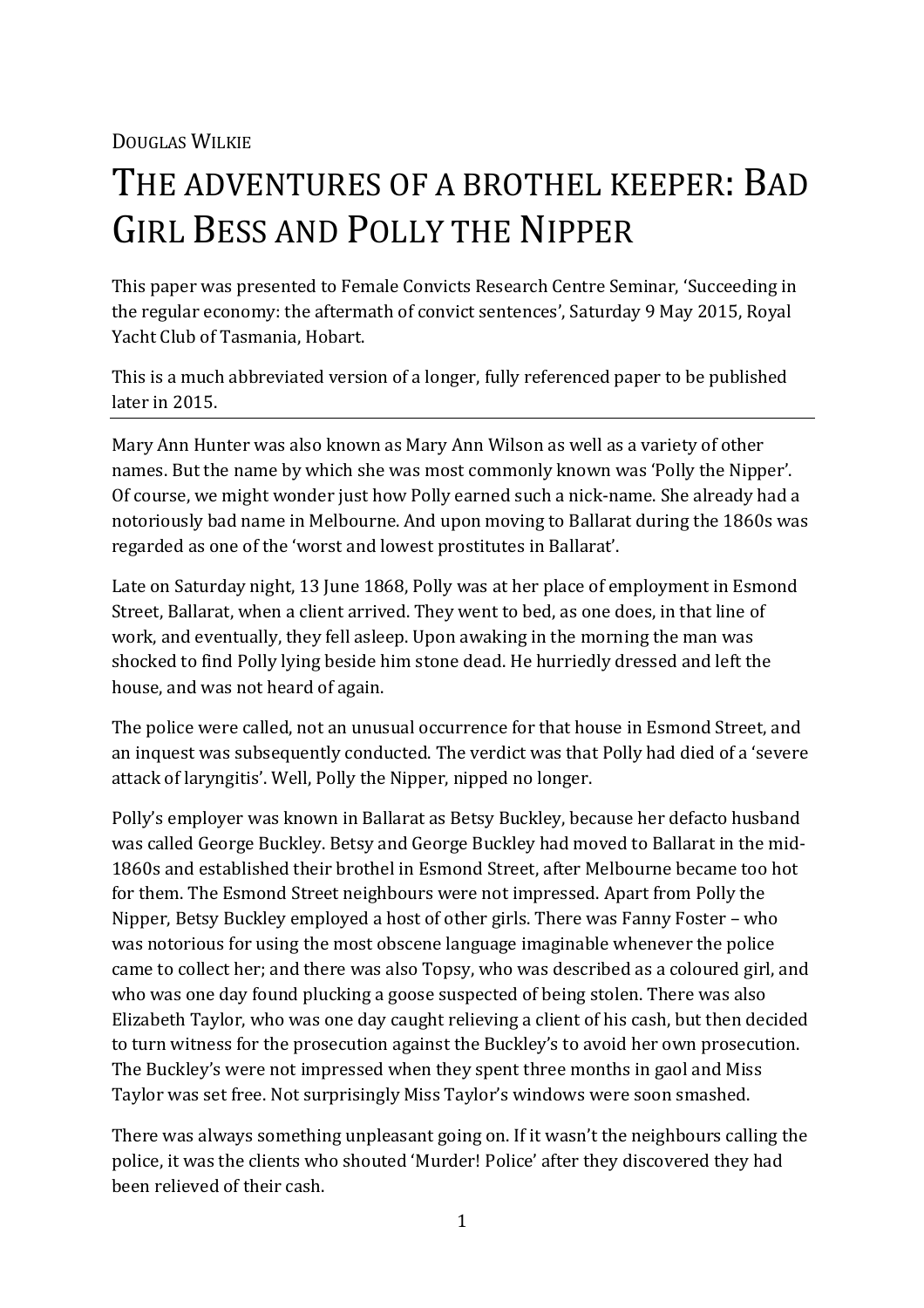Sometimes the police laid charges that were successfully prosecuted and Betsy and her girls spent a few weeks in gaol. But, on an equal number of times, the charges were dismissed because of lack of evidence – usually because the complainant was too drunk to give reliable evidence, or because the alleged offenders were too drunk to have committed the crime.

Relieving her clients of their cash by putting her hand in their trouser pockets – both while the trousers were being worn and while they were not – was a technique Betsy had perfected many years earlier in Launceston, and it was in Launceston in 1860 that Betsy first met George Buckley.

Buckley was a bad character who had been transported for seven years in 1850. But constant misdemeanors meant his sentence was extended again and again, and he did not receive a ticket of leave until 1860. He quickly put his limited freedom to good use when he met Betsy. By November 1860 she had given birth to a daughter. They named her Rosanna Buckley. George Buckley was registered as the father, but Betsy gave her name as Betsy McHugh even though she had been officially married to one Robert Richardson since 1851. But we will come to Robert Richardson shortly.

Despite being granted a conditional pardon in March 1861, two months later, George Buckley was back in prison. And, as they old saying goes, 'While George is away Betsy will play', and Betsy took up with one George Wilson, and quickly learned how to seduce men in the pubs of Launceston by getting them drunk, then searching their pockets for cash. After a few successful attempts, they were caught, and remanded to await their trial.

In the meantime George Buckley was released and, with Betsy in prison, he promptly accused Sarah Bell, his neighbour, of stealing not only his money, but his also trousers. The case was dismissed when the trousers were found out in the street.

When Betsy's turn came to appear in court in September 1861, she wept bitterly in front of the magistrate, and pleaded to be allowed to be with her children. Not only was there young Rosanna, born the year earlier, but it was now revealed that she had at least two other older children.

Indeed, Betsy had at least four other children. But to understand where they came from we now need to go back to the beginning.

Betsy McHugh was born around 1831 at Gibraltar, but by her teenage years she was living at Manchester and working in a factory. In 1849 she was caught receiving stolen goods and spent six months in prison. A year later she was caught stealing a pair of boots and transported for seven years.

Betsy arrived at Hobart on 10 August 1851 and within eight weeks was given approval to marry convict carpenter Robert Richardson. Despite Robert's original conviction for stealing a watch and some carpentry tools from his employer, he seems to have been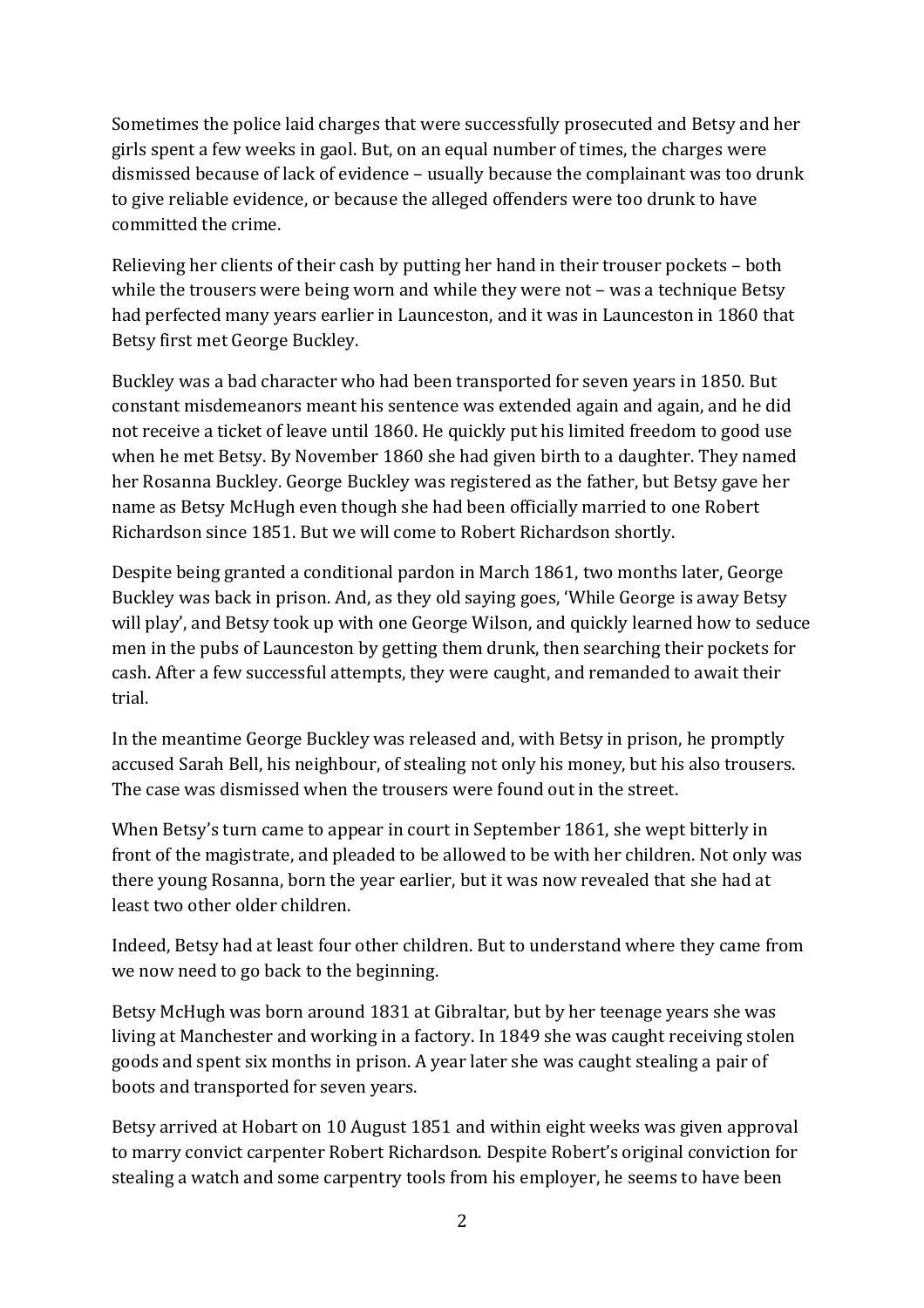quite a decent man, and was granted a ticket of leave only two weeks after arriving in Hobart in 1850. Betsy McHugh and Robert Richardson married at Hobart in December 1851.

Very quickly Robert Richardson may have wondered what he had done. Betsy regularly went absent without leave, and spent months at a time back at the house of correction. By 1853 they had moved to South Bruni Island where Richardson used his joinery skills to build boats, and Betsy used hers to give birth to their first child, who was named Thomas. A second child named Robert was born early in 1855.

In September 1855, Richardson was accused of stealing a boat. He claimed he had built the boat, but the owners had abandoned it. So, he figured it was his. When the owners tried to take possession of the boat, Betsy stood in the prow defiantly holding her four month old baby, and refused to move.

The altercation with the wealthy boat owners led to nocturnal assaults on the Hobart waterfront, and Richardson clearly thought he should leave for safer places, and by early 1856 he disappears from the record – he possibly moved to Geelong where he worked as a carpenter. Betsy however, now pregnant with a third child, was sent back to the House of Correction. Her two boys were admitted to the Orphan School, in January 1857. She gave birth to the third son, named Charles, at the Brickfields Nursery in February 1857.

Betsy left the House of Correction later in 1857 and returned south where, in Robert's absence, she took up with Thomas Maddocks. In November 1858, with Maddocks as the father, Betsy gave birth to a fourth child who was named John William Maddocks.

Early in 1859 Betsy, Maddocks, and at least three of the children went to live at Green Ponds. However, things were not looking good and not only did young John William die "from want of nourishment" in September 1859, but in February 1860, Betsy absconded leaving the other boys in the care of neighbours. They were readmitted to the Orphan School.

From Green Ponds, Betsy headed north to Launceston, and it was there that she met George Buckley, and gave birth to Rosanna in November 1860.

Buckley and Betsy moved from Launceston to Melbourne early in 1862, and continued their trade of seducing men in pubs and relieving them of their money. Soon they employed other girls to do it for them. Of course, these activities did not always work to plan, and Buckley and Betsy were just as frequently before the court in Melbourne, as they had been in Launceston.

With her parents spending more and more time in prison, in December 1864, young Rosanna was made a ward of the state, and admitted to the new Industrial School in Melbourne for a term of seven years. In September 1865 Buckley was sent to prison for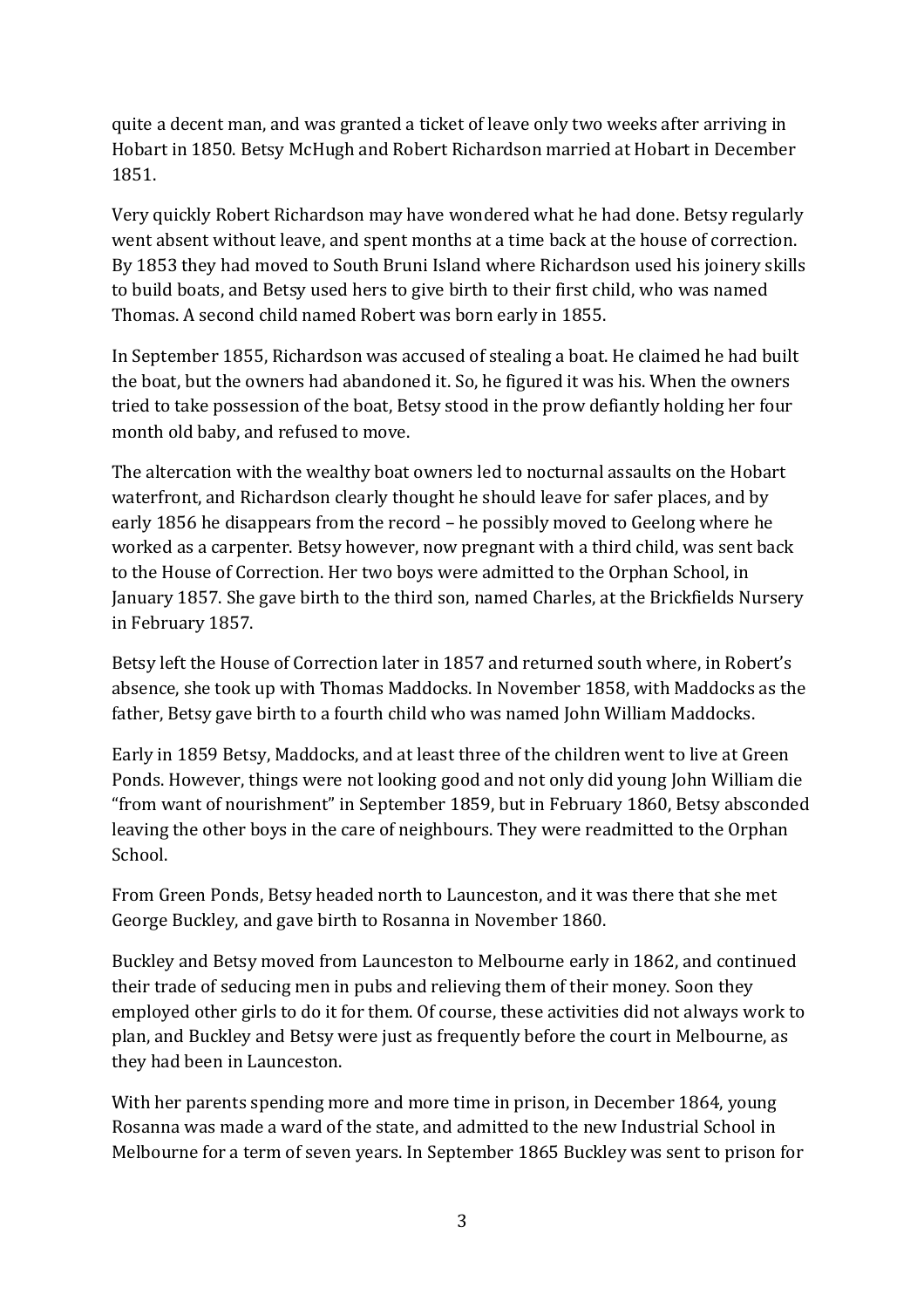three months. In the same month, Rosanna was transferred to the Geelong Industrial School, and in November Betsy was sentenced to one month in prison for larceny.

When Buckley and Betsy were released from prison early in 1866 they moved to Ballarat, where Betsy promptly set up business in Esmond Street, employing a range of girls, including the infamous Polly the Nipper. Buckley was almost immediately arrested for highway robbery, but was acquitted due to lack of evidence. Within months, Esmond Street had become notorious, and the Ballarat newspaper headed their reports with words like: "Esmond Street Again". In December 1866, the headline was "A Foul Den" when the *Ballarat Star* reported that Buckley and Betsy had been sentenced to yet another six months in prison.

Betsy failed to appear in court in June 1867 in a case against Mary Ann Smith. However both Betsy and Buckley certainly appeared in court in mid June on yet another charge of relieving a client of both money and trousers, and were both given another three months. Almost immediately on her release, Betsy was in court again on a charge of having no lawful visible means of support.

George Buckley went to Melbourne and by November was again caught stealing and was sentenced to another three months. By February 1868 he was caught again and this time received three years in prison with hard labour. In September of that year, Rosanna, now aged seven, was transferred from Geelong to the Ballarat Industrial School.

At the end of 1871, when she was eleven, Rosanna was discharged from the school, but in the absence of her mother, she was immediately readmitted for another four years. An entry on Rosanna's record with the Industrial School states 'Mother dead' and suggests this information was provided by Buckley on 18 March 1872.

In February 1873 Rosanna was licensed out to work for Thomas Taylor, a draper of Bridge Street, Ballarat; and in May she went to work for farmer Charles McRae, at Clunes.

George Buckley went to Melbourne and by 1875 he was serving yet another twelve month sentence for vagrancy. He died in the Geelong Gaol in August 1875.

It appears that Rosanna became pregnant while at McRae's, and gave birth to a boy, whom she named George Buckley, in 1876. Betsy's older boys eventually left the Hobart Orphan School, married and had families, the descendants of whom still live in Tasmania.